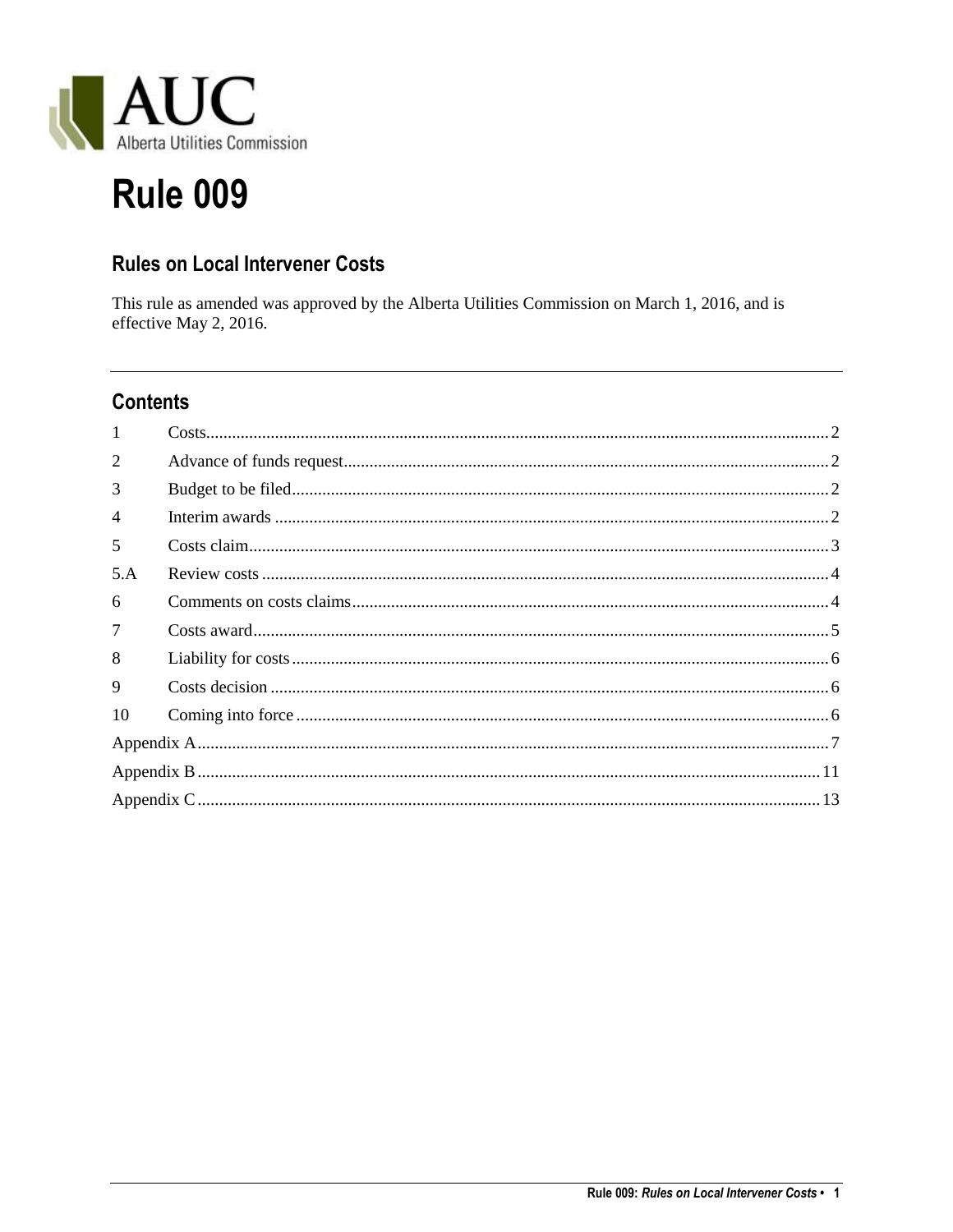## <span id="page-1-0"></span>**1 Costs**

In this rule:

- (a) "act" means the *Alberta Utilities Commission Act*;
- (b) "costs decision" means a decision of the Commission awarding costs on a claim for costs to a local intervener;
- (c) "local intervener" means a local intervener as defined in Section 22 of the act.

## <span id="page-1-1"></span>**2 Advance of funds request**

- **2.1** A local intervener who intends to take part in a hearing or other proceeding may, at any time during the hearing or other proceeding, make a request to the Commission for an advance of funds in accordance with the scale of costs set out in Appendix A and submit a budget in accordance with Appendix B.
- **2.2** The Commission may award an advance of funds to a local intervener if the local intervener demonstrates a need for financial assistance to address relevant issues in the hearing or other proceeding.
- **2.3** If the Commission awards an advance of funds to a local intervener under Section 2.2, the Commission may
	- **2.3.1** advance the funds to the local intervener and
		- (i) set out the terms for repayment of the advance to the Commission by the local intervener, or
		- (ii) direct the applicant to reimburse the Commission for the funds advanced to the local intervener,
		- or
	- **2.3.2** direct the applicant to advance funds to the local intervener and set out the terms for repayment of the advance to the applicant by the intervener.

## <span id="page-1-2"></span>**3 Budget to be filed**

The Commission may, at any time during a hearing or other proceeding, require a local intervener to file a budget of the intervener's anticipated costs in the proceeding in accordance with Appendix B*.*

## <span id="page-1-3"></span>**4 Interim awards**

**4.1** A local intervener may apply to the Commission for an award of interim costs incurred in a hearing or other proceeding by filing an interim costs claim.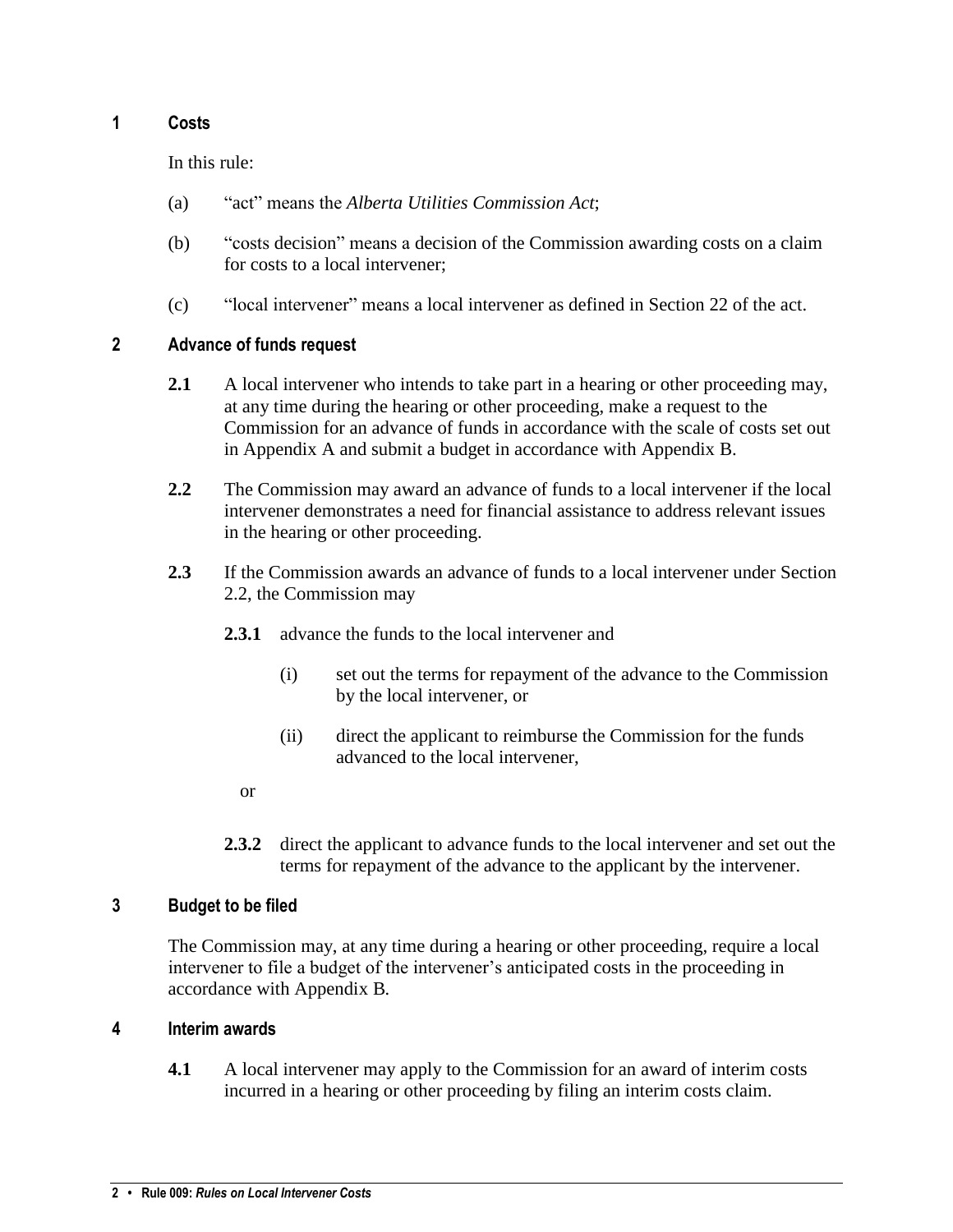- **4.2** A local intervener may only claim interim costs in accordance with the scale of costs set out in Appendix A.
- **4.3** The Commission may award interim costs to a local intervener if the Commission is of the opinion that
	- **4.3.1** the costs are reasonable and directly and necessarily related to the hearing or other proceeding,
	- **4.3.2** the hearing or other proceeding in which interim costs are claimed is lengthy, and
	- **4.3.3** the local intervener has demonstrated a need for financial assistance to continue to address relevant issues in the hearing or other proceeding.
- **4.4** If the Commission awards interim costs to a local intervener under Section 4.3, the Commission may
	- **4.4.1** pay the interim costs to the local intervener and
		- (i) set out terms for repayment of the interim costs to the Commission by the local intervener if the Commission varies or denies costs on a claim for costs filed by the local intervener at the close of the proceeding, or
		- (ii) direct the applicant to reimburse the Commission for the interim costs paid to the local intervener,
		- or
	- **4.4.2** direct the applicant to pay the interim costs to the local intervener and set out terms for repayment of the interim costs to the applicant by the local intervener if the Commission varies or denies costs on the claim for costs filed by the local intervener at the close of the hearing or other proceeding.

## <span id="page-2-0"></span>**5 Costs claim**

- **5.1** A local intervener may apply to the Commission for an award of costs incurred in a hearing or other proceeding by filing a costs claim in accordance with Appendix C.
- **5.2** A local intervener may only claim costs in accordance with the scale of costs set out in Appendix A.
	- **5.2.1** Unless otherwise directed by the Commission, a local intervener shall file a claim for costs within 30 days after the hearing or other proceeding is closed, and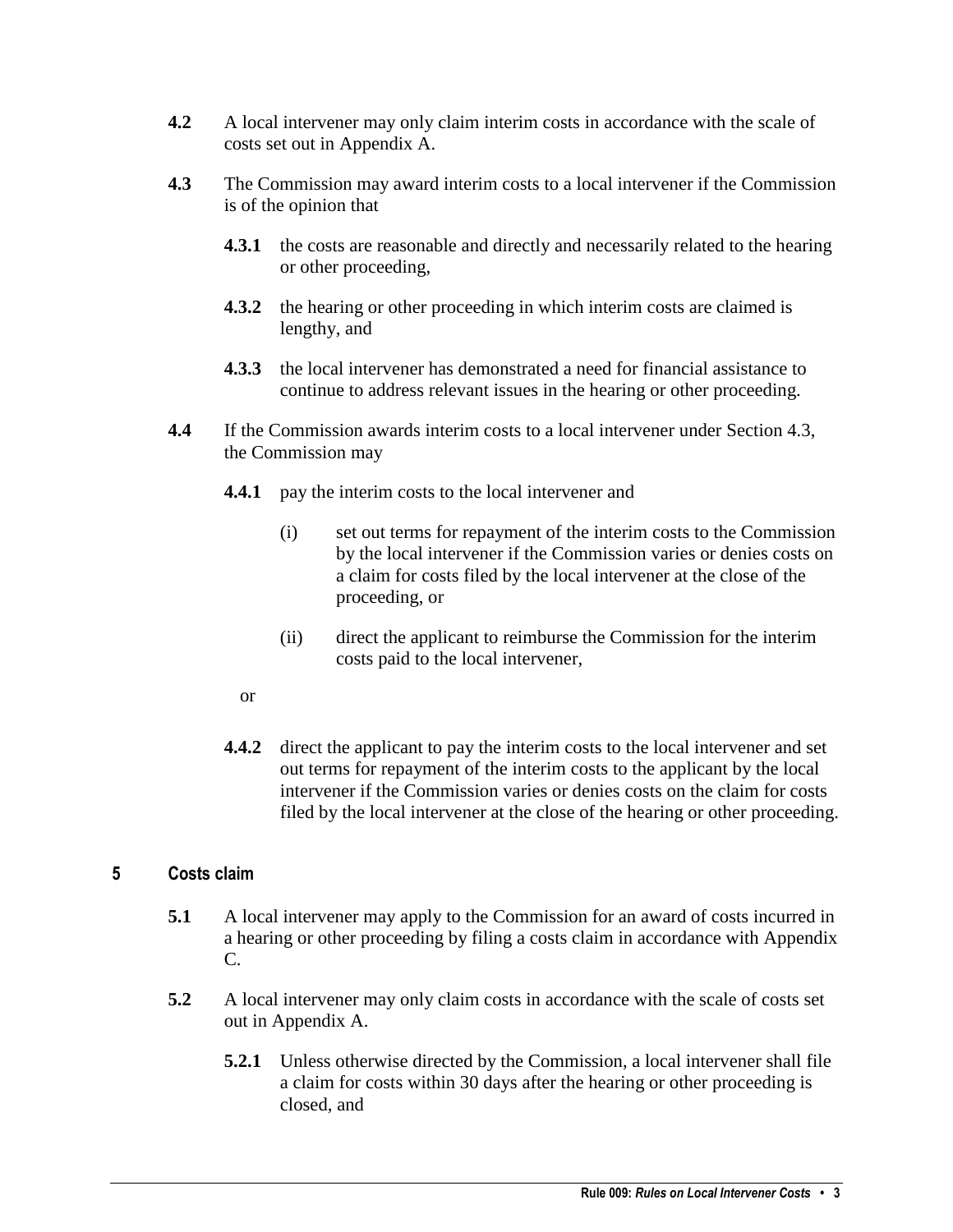- **5.2.2** serve a copy of the claim on the other parties.
- **5.3** After receipt of a claim for costs, the Commission may direct the local intervener who filed the costs claim to file additional information or documents with respect to the costs claimed.
- **5.4** Costs claims filed with the AUC will be available for viewing by interested parties.

## <span id="page-3-0"></span>**5.A Review costs**

- **5.A.1** In this section:
	- **5.A.1.1** "electric utility" has the meaning given to it in the *Electric Utilities Act*;
	- **5.A.1.2** "Independent System Operator" or 'ISO'" has the meaning given to it in the *Electric Utilities Act*;
	- **5.A.1.3** "owner" has the meaning given to in the *Electric Utilities Act*; and
	- **5.A.1.4** "owner of a gas utility" has the meaning given to it in the *Gas Utilities Act*.

**5.A.2** When the Commission denies an application for a review under Rule 016: *Review of Commission Decisions*, the review applicant shall bear its own costs.

**5.A.3** When the unsuccessful review applicant is the owner of an electric utility, the owner of a gas utility, or the ISO, it shall also bear the costs incurred by local interveners responding to their review application, and these costs shall be borne by the shareholders of the applicant utility or the ISO and may not be included in or form the basis of any forecast used to apply for rate increases.

**5.A.4** When the unsuccessful review applicant is an intervener, the costs incurred by the ISO, an owner of an electric utility or an owner of a gas utility to respond to the review application may be assigned to its hearing cost reserve account unless it is otherwise prohibited from doing so by the Commission.

**5.A.5** A cost claim for a review application may either be filed within 30 days after the Commission's determination of the review application or, where the Commission has granted a review application and held a hearing or other proceeding to decide whether to confirm, rescind or vary the decision, within 30 days after the conclusion of that hearing or other proceeding.

## <span id="page-3-1"></span>**6 Comments on costs claims**

- **6.1** Unless otherwise specified by the Commission, in a hearing or other proceeding,
	- **6.1.1** an applicant in the proceeding for which one or more cost claims has been filed may file a submission with the Commission detailing any questions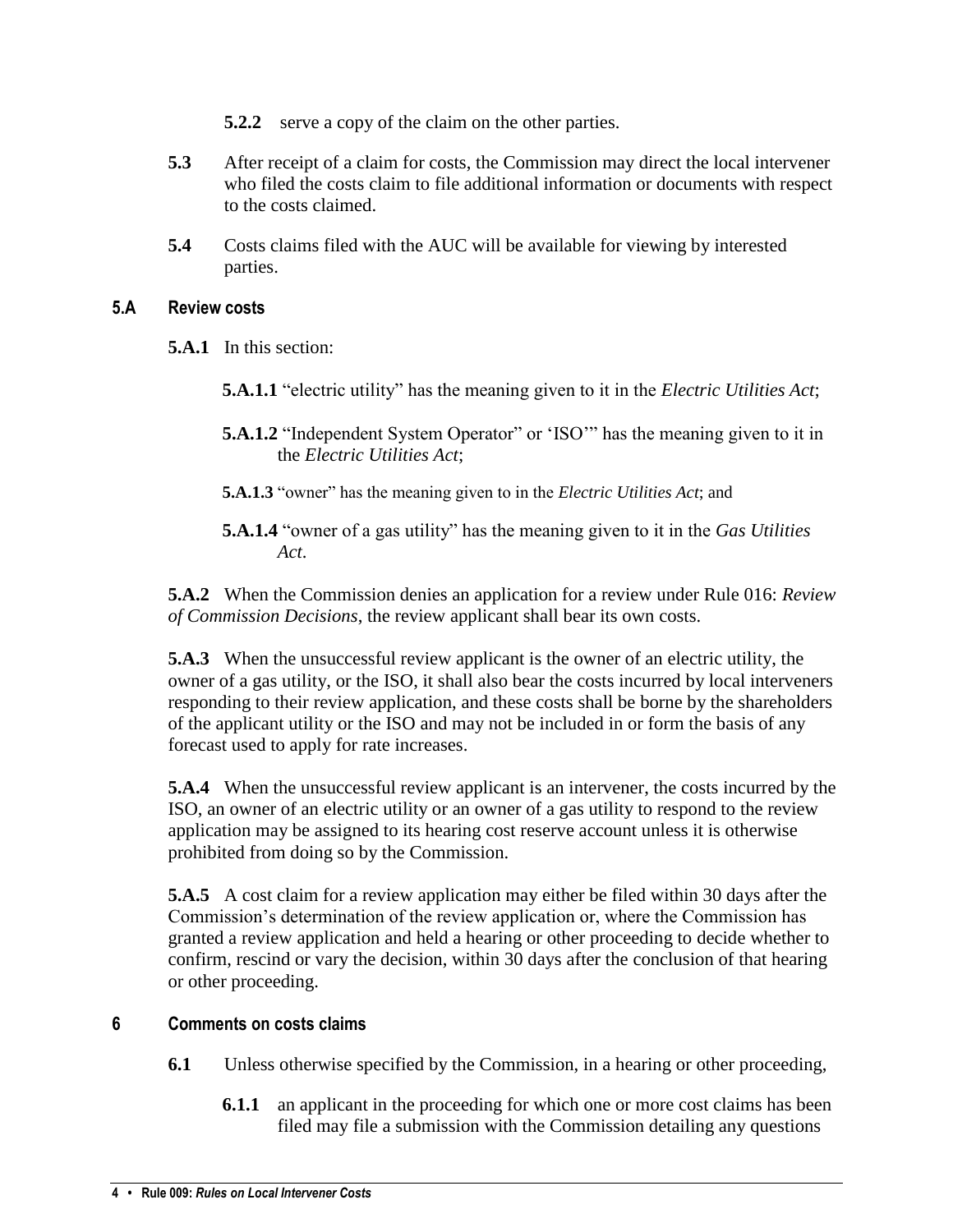and comments on the costs claimed within seven days of the deadline for the filing of a costs claim referred to in Section 5 or Section 5.A

**6.1.2** if an applicant files a submission under Section 6.1.1, a local intervener may file a reply submission with the Commission within 14 days of the deadline for the filing of a costs claim referred to in Section 5 or Section 5.A.

#### <span id="page-4-0"></span>**7 Costs award**

- **7.1** The Commission may award costs, in accordance with the scale of costs set out in Appendix A, to a local intervener if the Commission is of the opinion that
	- **7.1.1** the costs are reasonable and directly and necessarily related to the hearing or other proceeding, and
	- **7.1.2** the local intervener acted responsibly in the hearing or other proceeding and contributed to a better understanding of the issues before the Commission.
- **7.2** In determining the amount of costs to be awarded to a local intervener, the Commission may consider whether the local intervener did one or more of the following:
	- **7.2.1** asked questions on cross-examination that were unduly repetitive of questions previously asked by another party and answered by that other party's witness;
	- **7.2.2** made reasonable efforts to ensure that the local intervener's evidence was not unduly repetitive of evidence presented by another party;
	- **7.2.3** made reasonable efforts to cooperate with other parties to reduce the duplication of evidence and questions or to combine the local intervener's submission with that of similarly interested local interveners;
	- **7.2.4** presented in oral evidence significant new evidence that was available to the local intervener at the time the local intervener filed documentary evidence but which was not filed at that time;
	- **7.2.5** failed to comply with a direction of the Commission, including a direction on the filing of evidence;
	- **7.2.6** submitted evidence and argument on issues that were not relevant to the proceeding;
	- **7.2.7** needed legal or technical assistance to take part in the proceeding;
	- **7.2.8** engaged in conduct that unnecessarily lengthened the duration of the proceeding or resulted in unnecessary costs;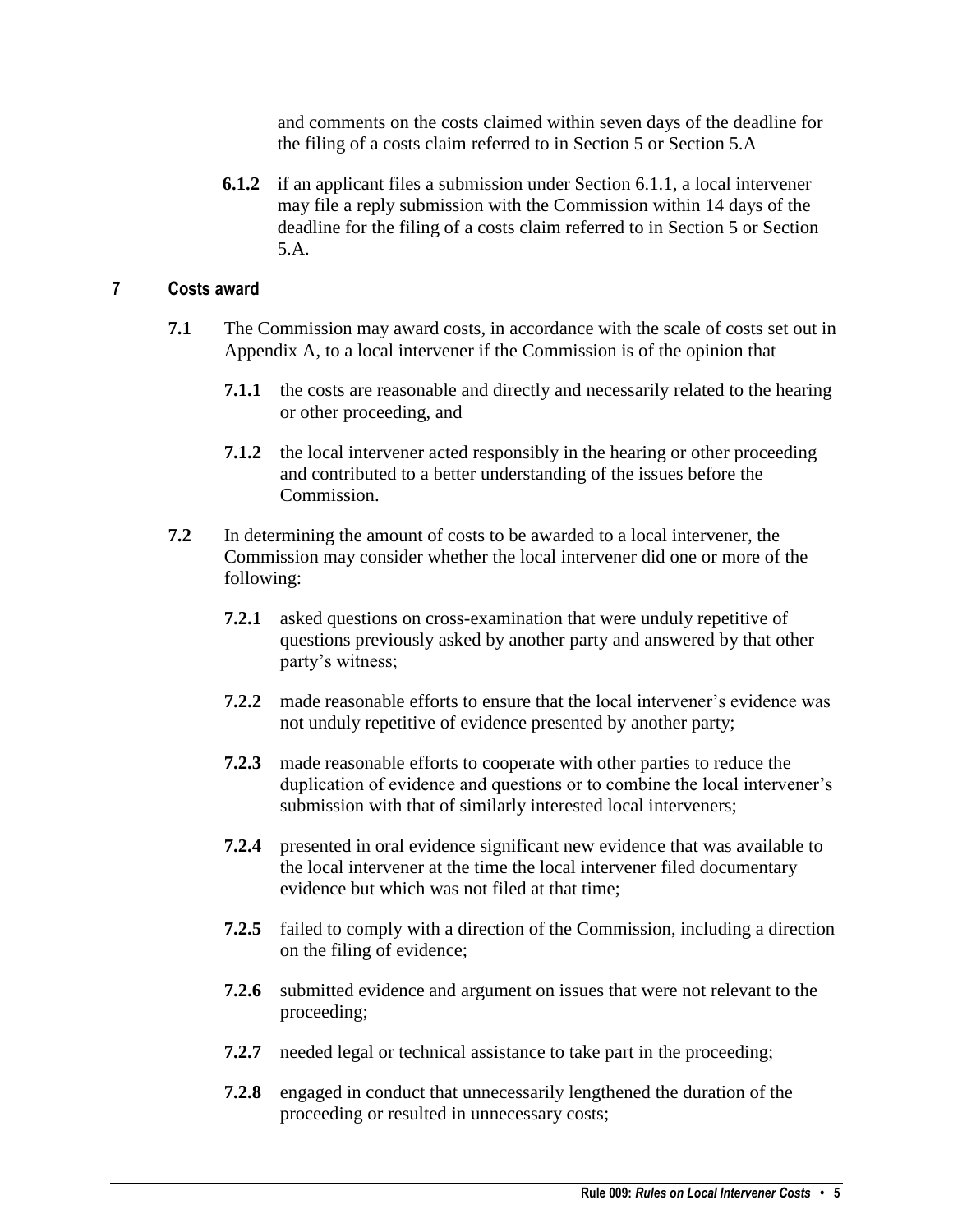**7.2.9** failed to comply with these rules and AUC Rule 001: *Rules of Practice*.

#### <span id="page-5-0"></span>**8 Liability for costs**

Unless the Commission otherwise directs,

- **8.1.1** in a hearing or other proceeding that relates to a specific licensee, operator or approval holder, the licensee, operator or approval holder shall pay the costs awarded to a local intervener, and
- **8.1.2** in a hearing or other proceeding that relates to policies or concerns respecting utilities or facilities under the jurisdiction of the Commission, the Commission may pay the costs awarded to a local intervener.

#### <span id="page-5-1"></span>**9 Costs decision**

- **9.1** Where the Commission has awarded costs in a hearing or other proceeding, the Commission shall issue a costs decision setting out the amount awarded and to whom and by whom the payment must be made.
- **9.2** The Commission shall serve a copy of the costs decision on the local intervener making the costs claim and on the applicant.
- **9.3** An applicant named in a costs decision shall pay the amount awarded to the local intervener within 30 days of being served with a copy of the costs decision under Section 9.2.

## <span id="page-5-2"></span>**10 Coming into force**

This rule comes into force on May 2, 2016, and applies to all cost claim applications filed after this date.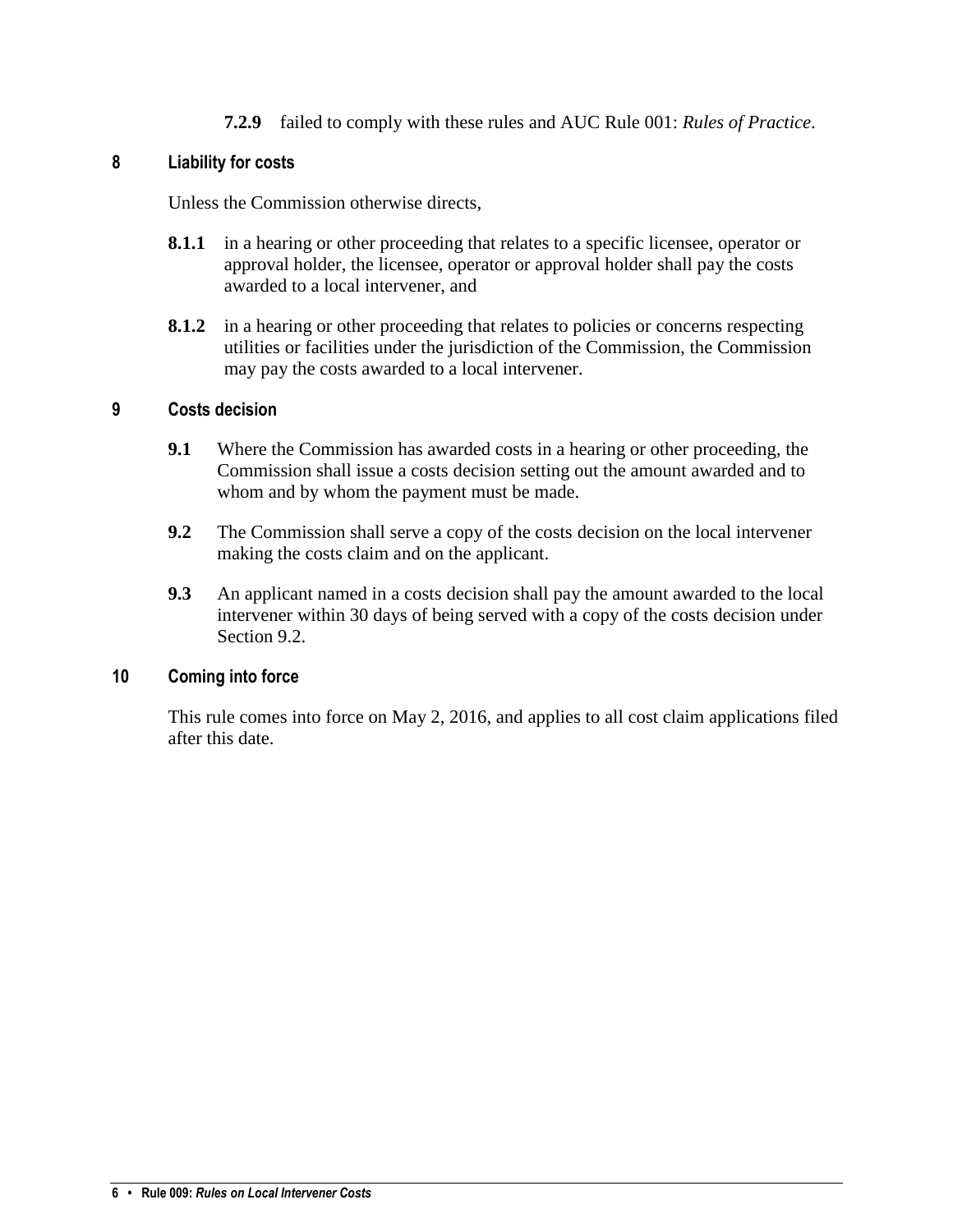## <span id="page-6-0"></span>**Appendix A**

#### **Scale of costs**

This scale of costs represents a fair and reasonable tariff to provide any eligible interested party with adequate, competent and professional assistance in making an effective submission before the Commission. In a case where an eligible participant can advance persuasive argument that the scale is inadequate given the complexity of the case, the Commission may award an amount greater than stated in this scale to address such unique circumstances.

#### **1. Professional fees**

This scale of costs provides a sliding scale for professional fees; as the professional's experience increases, so will his or her value and wage. The Commission emphasizes that the maximum allowable hourly rates will not be awarded as a matter of course. Rather, the Commission will assess each claim upon its individual merits and will only approve the maximum fee when it has been demonstrated that such a charge is warranted by the work performed. **The Commission allows professionals only half of their hourly rate for travel time.**

#### **Claims for professional fees must be accompanied by a statement of account.**

Statements of account must include the following:

- The date of activity undertaken.
- A description of the activity undertaken with sufficient detail to allow the Commission to understand the nature of the activity and how it relates to the issues being advanced by the eligible participant.
- The time incurred with respect to each described service.

#### **a) Legal fees**

Articling students \$140 per hour One to four years at the bar \$240 per hour Five to seven years at the bar \$280 per hour Eight to12 years at the bar \$320 per hour More than 12 years at the bar \$350 per hour

Legal fees are deemed to include all overhead charges implicit in the normal operation of a law firm. The Commission will not award legal fees for secretarial/support staff work. The fees for this work must be claimed as secretarial/staff support fees.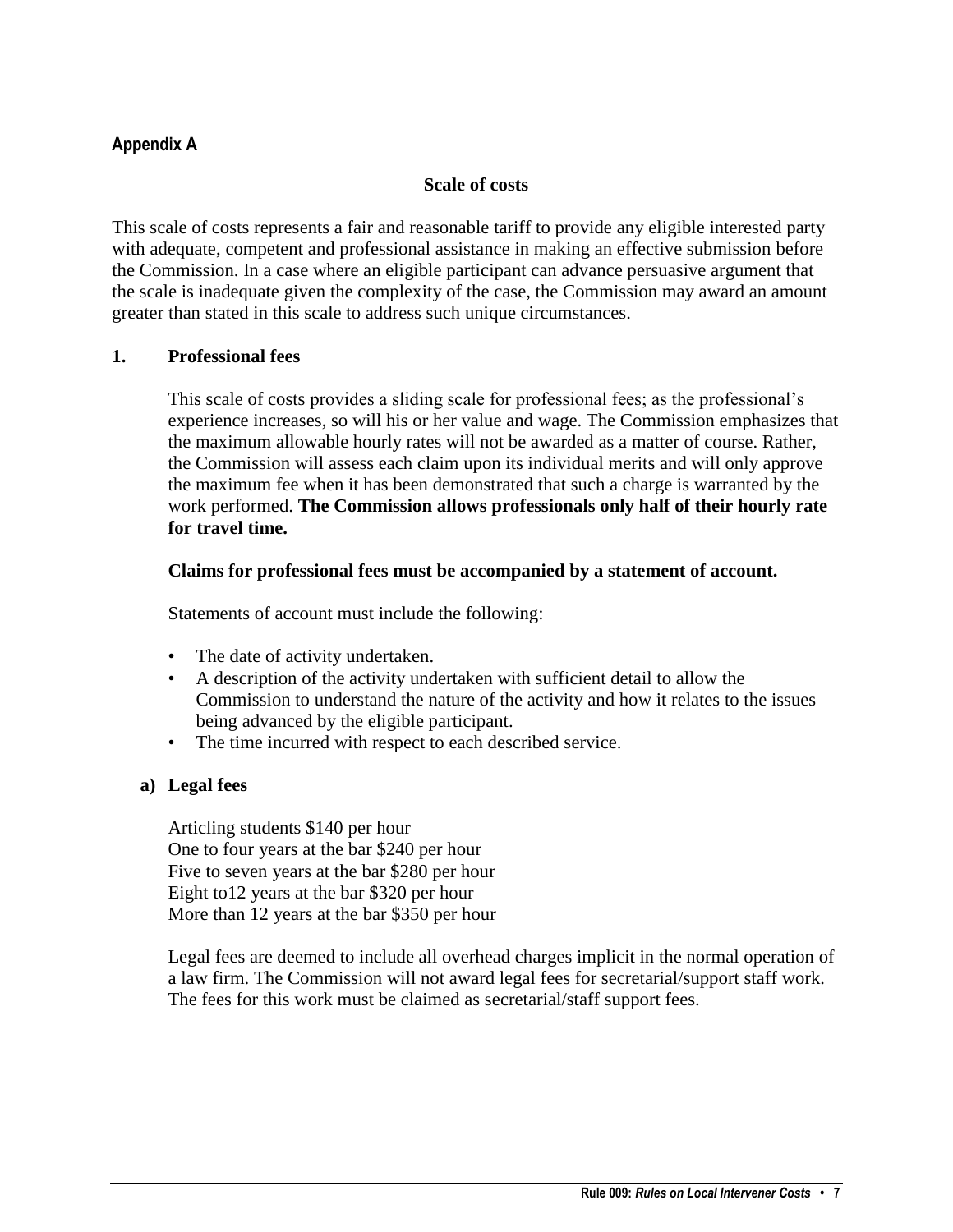#### **b) Fees of consultants, analysts, and experts**

One to four years of experience \$120 per hour Five to seven years of experience \$160 per hour Eight to12 years of experience \$230 per hour More than 12 years of experience \$270 per hour

The Commission recognizes that the above professionals may not include the costs of secretarial work in their fees and thus may recognize a claim for secretarial or clerical services. However, the Commission will not recognize claims for overhead based upon percentages of the fees or disbursements claimed.

#### **c) Fees for secretarial/support staff**

Secretarial/support staff \$45 per hour

#### **2. Honoraria for local interveners**

#### **a) Honorarium for forming a group**

Local interveners with similar issues should consider intervening as a group rather than as individuals. The formation of a group often reduces duplication of the information presented at the hearing and of costs. As organizing a group of local interveners may require time, effort, or expense, organizers may claim an honorarium of up to \$500. In exceptional cases when the necessary preparation time is substantial, honoraria in excess of \$500 may be claimed.

Reasonable expenses incurred by a local intervener related to the organization of a group may be claimed, in accordance with the disbursements set out in Section 2.

Goods and Services Tax (GST) cannot be claimed on honoraria.

#### **b) Preparation honorarium**

A local intervener who personally prepares a submission without expert help, may claim an honorarium in the range of \$300 to \$2500, depending upon the complexity of the submission. An honorarium may not be awarded for preparation honorarium if a lawyer is primarily responsible for the preparation of an intervention.

When a submission is prepared on behalf of a group of interveners without expert help, up to four people may be entitled to preparation honoraria at the same rates described above.

Reasonable expenses incurred by a local intervener and related to the preparation of a submission may be claimed, in accordance with the disbursements set out in Section 2.

GST cannot be claimed on honoraria.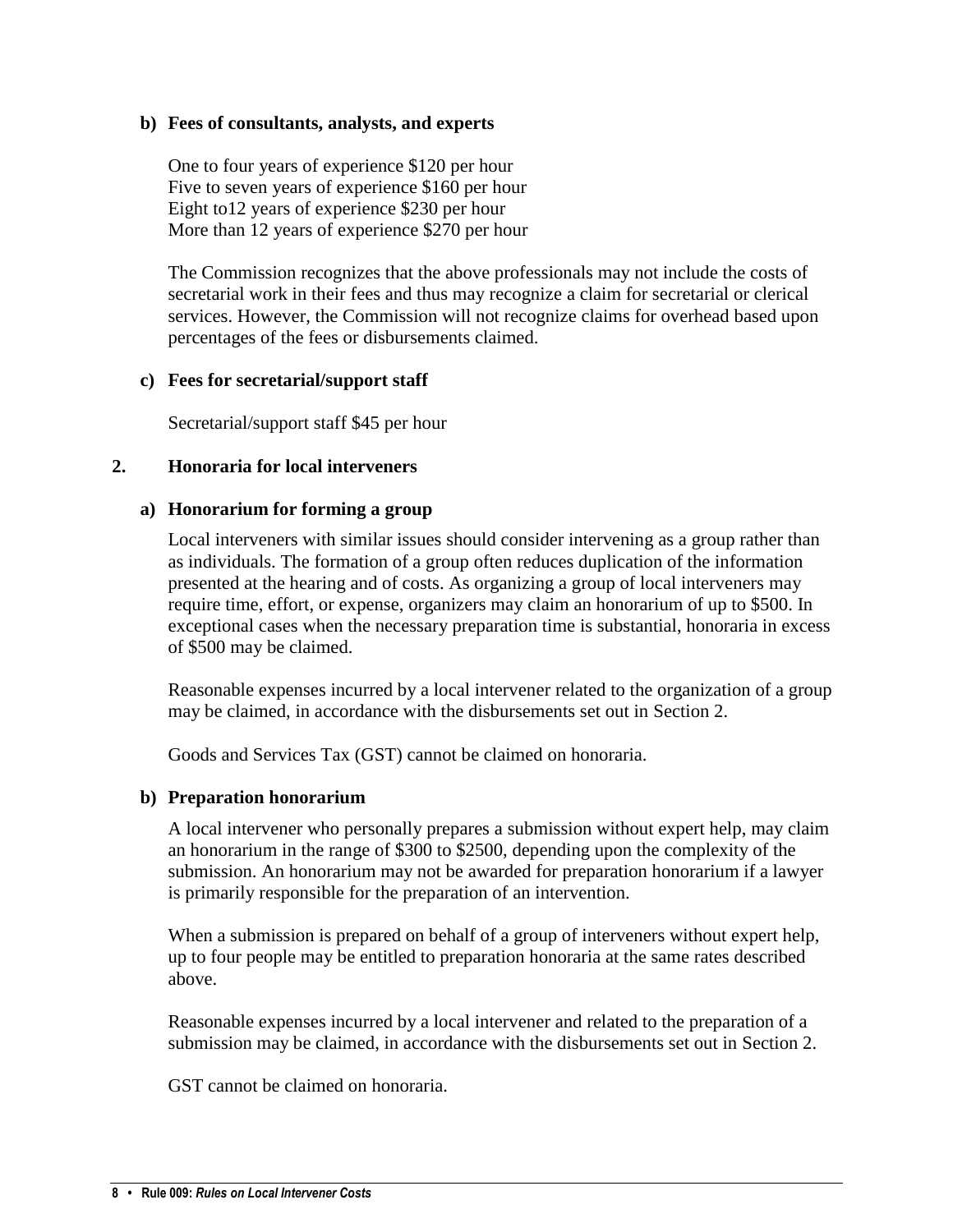#### **c) Attendance honorarium**

Interveners who participate in a hearing may claim an honorarium of \$50 for each half day of attendance at a hearing.

For large local intervener groups, attendance honoraria may be claimed by up to six individuals. In exceptional circumstances, additional honoraria may be claimed.

Reasonable expenses incurred by a local intervener for attendance at a hearing may be claimed in accordance with the disbursements set out in Section 2.

GST cannot be claimed on honoraria.

#### **3. Disbursements**

The Commission will not consider expense claims that are based upon percentages of the fees claimed. All receipts relating to a claim for disbursements must be legible and clearly identify the date upon which the receipt was issued. **The Commission will not request clarification for receipts that do not satisfy these requirements, and the related claim may not be approved.**

#### **a) Office disbursements**

The Commission will consider claims for the following office disbursements incurred throughout the eligible participant's involvement in the hearing or proceeding.

- courier charges
- long-distance telephone calls
- photocopies (10 cents per page)
- $\bullet$  fax (\$1 per page)
- computer charges
- postage
- transcripts (must be accompanied by a receipt)

The Commission does not require eligible claimants to submit receipts for the above disbursements (other than transcripts) with their initial costs claims. Eligible claimants should, however, retain receipts for such disbursements, as the Commission will require their submission if the claim is selected for audit. Office disbursements other than those listed above may be listed as miscellaneous, with a short explanation of the expenses claimed attached.

#### **b) Personal disbursements**

The Commission will consider claims for the following personal disbursements that are incurred during an oral hearing.

#### • *Meals*

Maximum allowable claim for meals is \$40 per day (\$10 for breakfast, \$15 for lunch and dinner each). Claims for meals are restricted to the duration of an oral hearing. Tips are not claimable.

Receipts are required for all meals claimed, with the date of the meal marked on the receipt.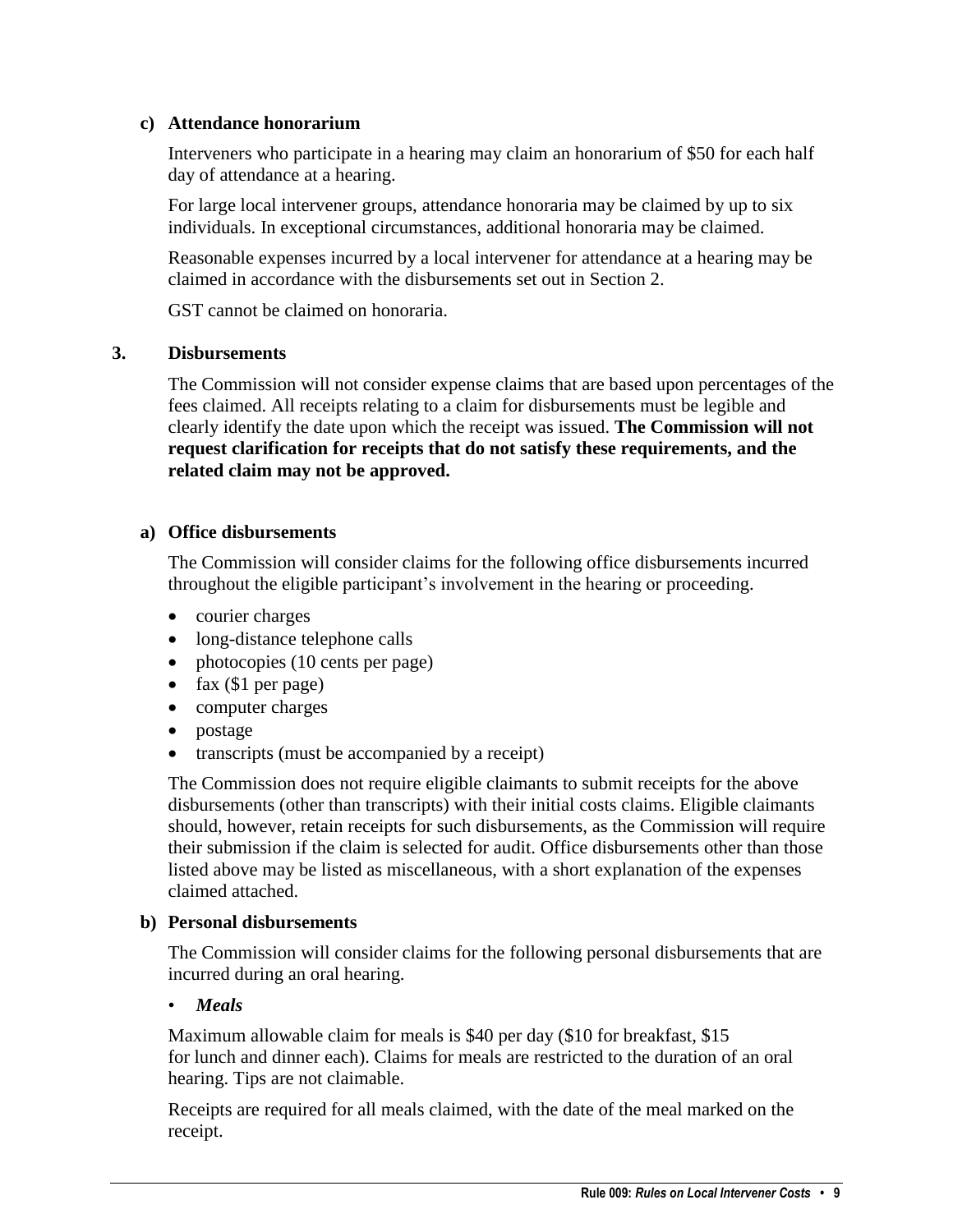## • *Accommodation*

Maximum allowable claim for accommodation is \$140 per day maximum. Claims for accommodation are restricted to the duration of an oral hearing.

Receipts must accompany all claims for accommodation.

## • *Travel*

The Commission's mileage rate for automobile travel is 46 cents per kilometre (including GST). This portion of a claim is restricted to intercity travel distances of 50 kilometres or greater.

The Commission will recognize claims for airfare at economy rates or less. Claims for airfare are restricted to an oral hearing.

Receipts are required and must clearly identify the date of departure and arrival.

• *Taxi*

Taxi claims are restricted to an oral hearing. Taxi receipts are required and must clearly reflect the date and the amount. Tips are not claimable.

## • *Parking*

Parking claims are restricted to an oral hearing. Parking receipts need not accompany the claim*.* However, an eligible claimant should retain such receipts in the event that the Commission directs an audit of the claim.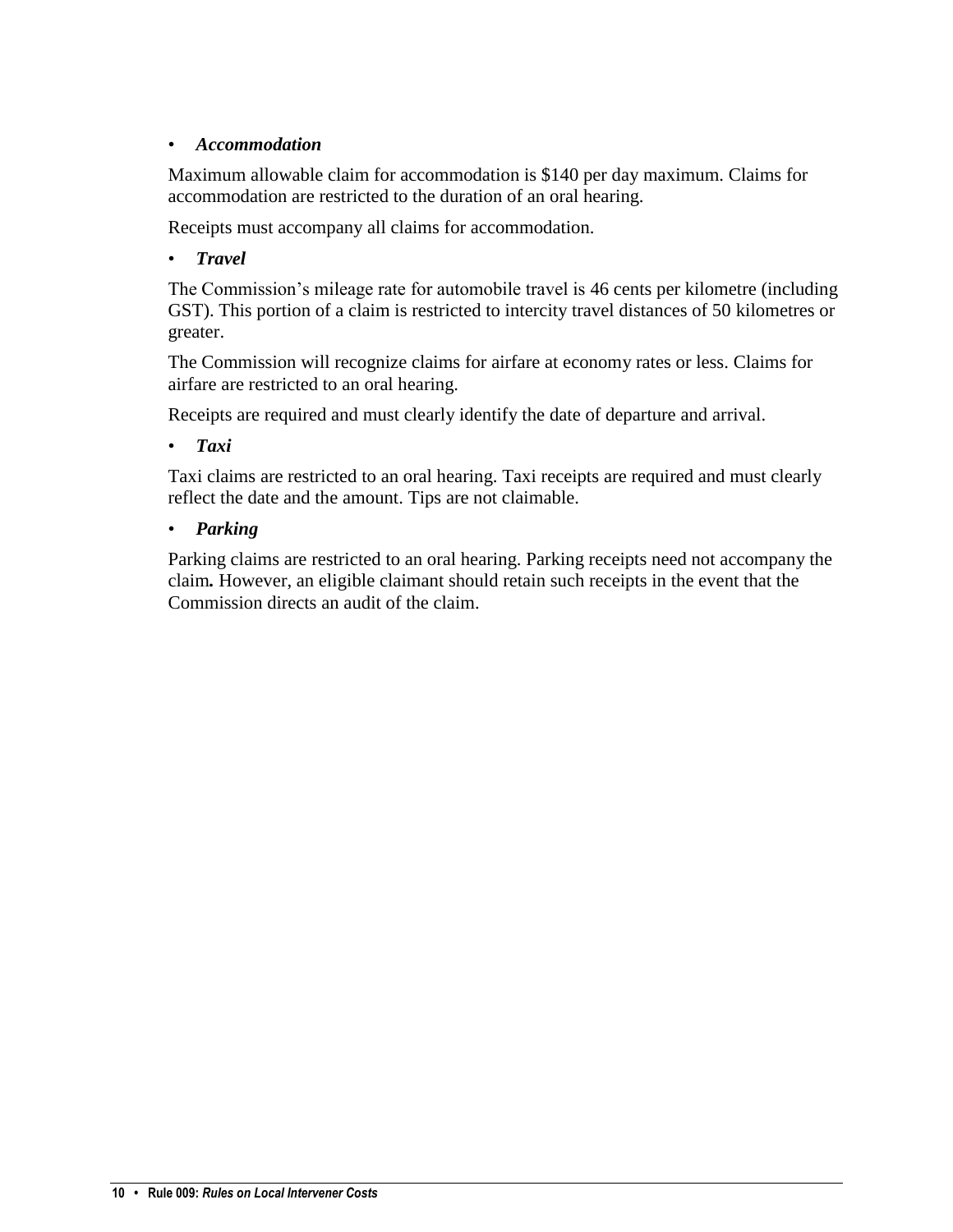## <span id="page-10-0"></span>**Appendix B**

#### **Budget submission**

Date of budget submission:

Name of hearing:

Application number(s):

Name of participant group:

Identify the issues you will be exploring and/or challenging:

Issue  $1 -$ 

Issue  $2 -$ 

Issue  $3 -$ 

Issue  $4-$ 

Issue  $5 -$ 

For each issue identified, complete the following budget submission:

#### **General**

Name of issue/area to be explored and/or challenged:

Why is this area an issue for this participant group?

To pursue this issue, what resources do you expect to employ?

#### **External legal counsel**

Name of law firm being retained

What specific activities will senior counsel be performing?

What specific activities will junior counsel be performing?

What specific activities will articling students be performing?

Anticipated legal fees:\$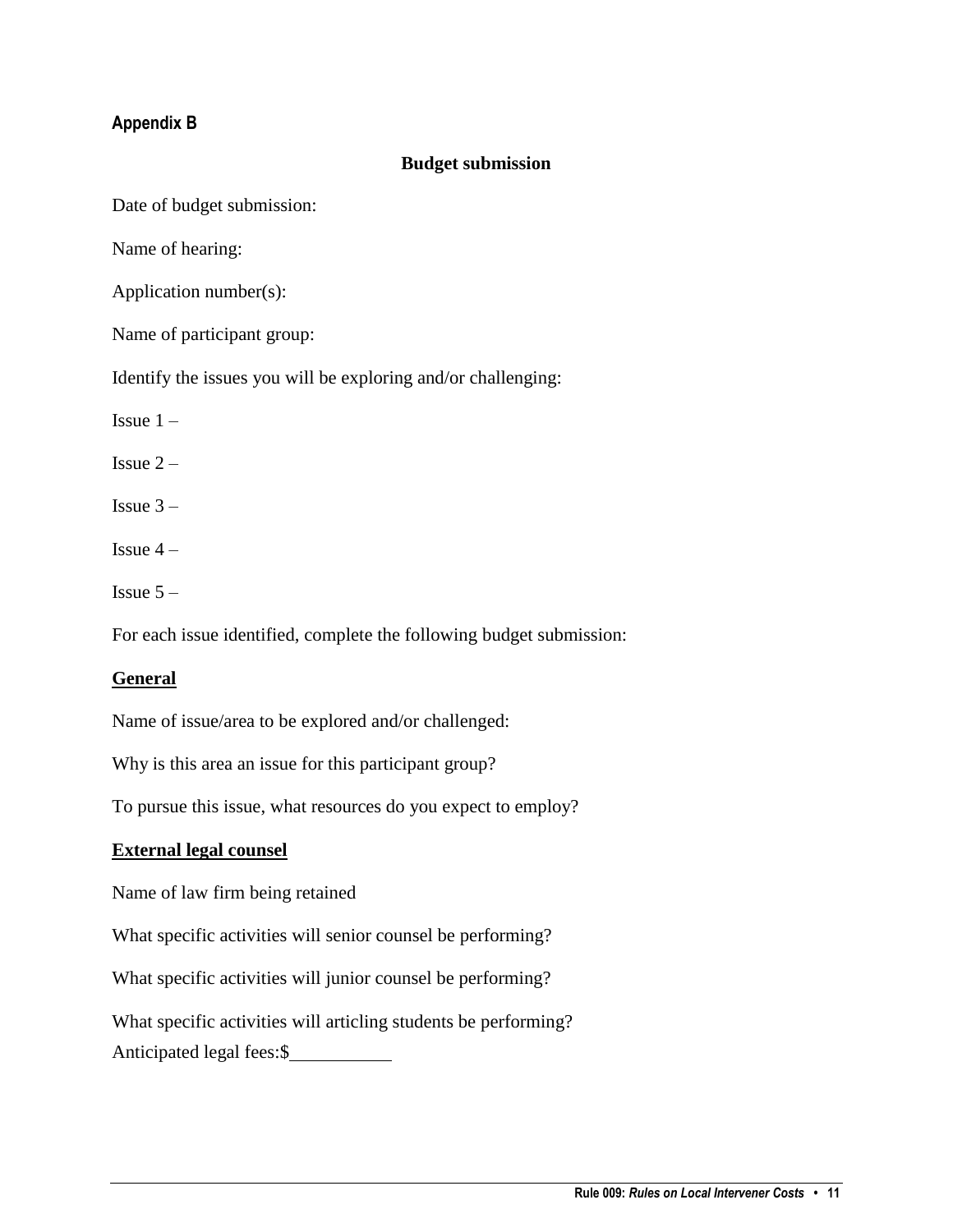#### **Expert consultant**

Name of expert consultant being retained:

What specific areas of this issue is the expert consultant responsible for?

Describe the specific activities the expert consultant will be performing by way of the following categories:

- Pre-hearing review and consultation
- Filing affidavit evidence
- Sitting on a panel or testifying at the oral hearing and number of days
- Monitoring proceeding in person or by way of transcripts
- Final argument and reply submissions

Anticipated expert fees:  $\qquad$  \[\epsilon 1]

#### **General consultant**

Name of general consultant being retained:

What specific areas of this issue is the general consultant responsible for?

Describe the specific activities the general consultant will be performing by way of the following categories:

- Pre-hearing review and consultation
- Filing affidavit evidence
- Sitting on a panel or testifying at the oral hearing and number of days
- Monitoring proceeding in person or by way of transcripts
- Final argument and reply submissions

Anticipated consulting fees: \$\_\_\_\_\_\_\_\_\_\_\_\_\_\_\_\_\_\_\_\_\_\_\_\_\_\_\_\_\_\_\_\_